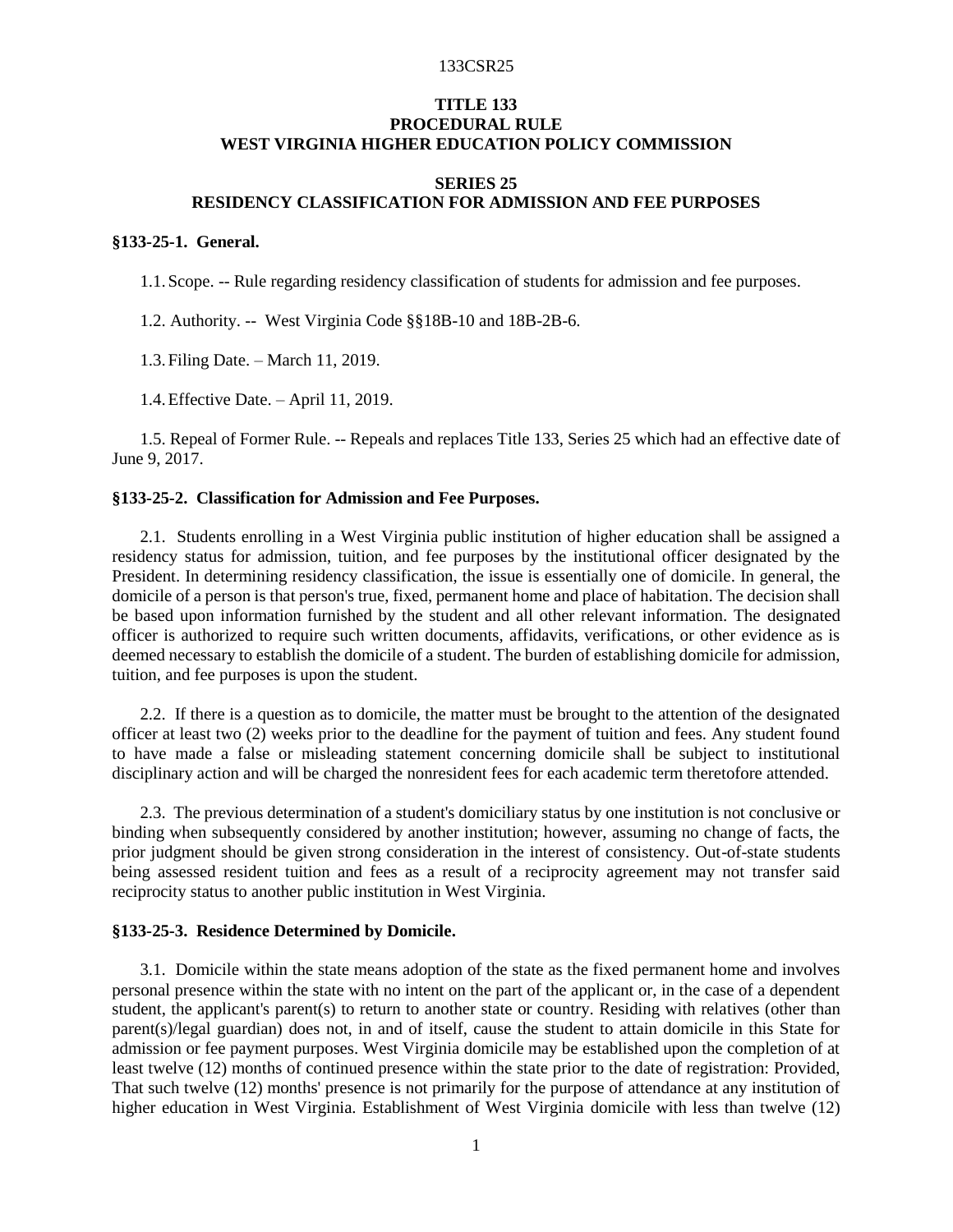#### 133CSR25

months' presence prior to the date of registration must be supported by evidence of positive and unequivocal action. In determining domicile, institutional officials should give consideration to such factors as the ownership or lease of a permanently occupied home in West Virginia, full-time employment within the state, paying West Virginia property tax, filing West Virginia income tax returns, registering of motor vehicles in West Virginia, possessing a valid West Virginia driver's license, and marriage to a person already domiciled in West Virginia. Proof of a number of these actions shall be considered only as evidence which may be used in determining whether or not a domicile has been established. Factors militating against the establishment of West Virginia domicile might include such considerations as the student not being self-supporting, being claimed as a dependent on federal or state income tax returns or on the parents' health insurance policy if the parents reside out of state, receiving financial assistance from state student aid programs in other states, and leaving the state when school is not in session.

### **§133-25-4. Dependency Status.**

4.1. A dependent student is one (1) who is listed as a dependent on the federal or state income tax return of his/her parent(s) or legal guardian or who receives major financial support from that person. Such a student maintains the same domicile as that of the parent(s) or legal guardian. In the event the parents are divorced or legally separated, the dependent student takes the domicile of the parent with whom he/she lives or to whom he/she has been assigned by court order. However, a dependent student who enrolls and is properly classified as an in-state student maintains that classification as long as the enrollment is continuous and that student does not attain independence and establish domicile in another state.

4.2. A nonresident student who becomes independent while a student at an institution of higher education in West Virginia does not, by reason of such independence alone, attain domicile in this state for admission or fee payment purposes.

### **§133-25-5. Change of Residence.**

5.1. A person who has been classified as an out-of-state student and who seeks resident status in West Virginia must assume the burden of providing conclusive evidence that he/she has established domicile in West Virginia with the intention of making the permanent home in this State. The intent to remain indefinitely in West Virginia is evidenced not only by a person's statements, but also by that person's actions. In making a determination regarding a request for change in residency status, the designated institutional officer shall consider those actions referenced in §133-25-3 of these rules. The change in classification, if deemed to be warranted, shall be effective for the academic term or semester next following the date of the application for reclassification.

#### **§133-25-6. Military**

6.1. An individual who is on full-time active military service in another state or a foreign country or an employee of the federal government shall be classified as an in-state student for the purpose of payment of tuition and fees: Provided, That the person established a domicile in West Virginia prior to entrance into federal service, entered the federal service from West Virginia, and has at no time while in federal service claimed or established a domicile in another state. Sworn statements attesting to these conditions may be required. The spouse and dependent children of such individuals shall also be classified as in-state students for tuition and fee purposes.

6.2. Persons assigned to full-time active military service in West Virginia and residing in the state shall be classified as in-state students for tuition and fee purposes. The spouse and dependent children of such individuals shall also be classified as in-state students for tuition and fee purposes.

6.3. Any student living in West Virginia and receiving education or vocational rehabilitation benefits